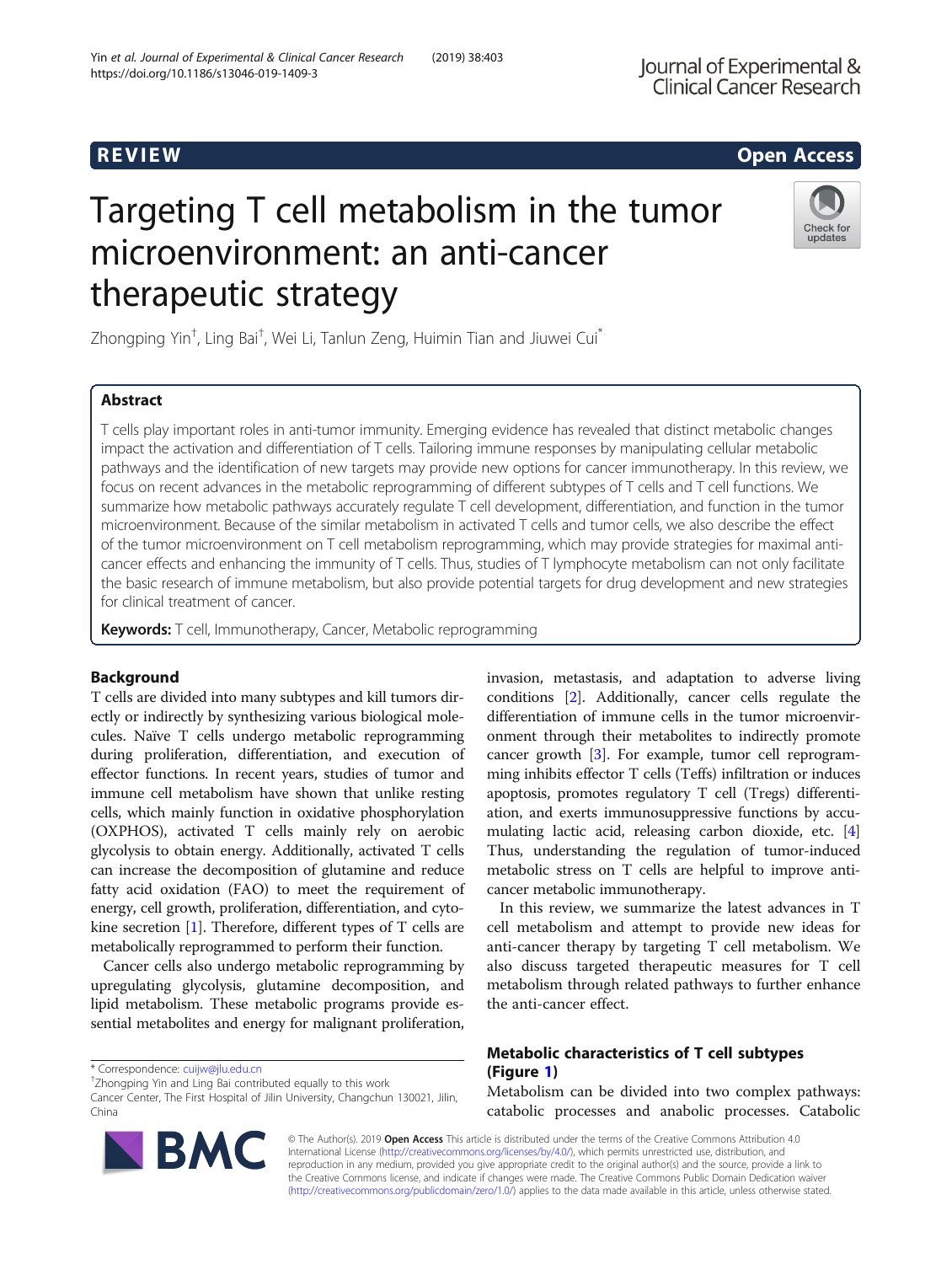<span id="page-1-0"></span>

processes are critical for cellular proliferation and functions, while anabolic processes are important for cellular growth. Unlike cancer cells, T cell metabolic reprogramming is initiated by T cell receptor (TCR) recognition of antigens in the presence of costimulatory molecules. Transformation of this energy pattern contributes to the functions of rapidly proliferating T cells by providing the necessary raw materials and energy [\[5\]](#page-8-0). Besides, the integrity of mitochondria is also crucial for T cell function [[6\]](#page-8-0). Thus, to better regulate immunity against the cancer microenvironment, an increasing number of studies have focused on the molecular mechanisms dictating metabolic reprogramming in different subtypes of T cells.

#### Glucose metabolism

T cells undergo metabolic reprogramming during activation, resulting in distinct functional fates [\[7](#page-8-0)]. Naïve T cells can generate ATP via OXPHOS. Because glycolysis can produce ATP faster and provide more nutrients for T cell activation than OXPHOS, T cell glucose metabolism occurs through glycolysis as observed in tumors to support their rapid growth and differentiation upon activation by the TCR and costimulatory signals [\[5](#page-8-0)]. During this process, naïve T cells shift to Teffs, which can effectively kill tumor cells. In contrast, Tregs and memory CD8<sup>+</sup> T cells rely on OXOPHOS for survival [\[8](#page-8-0), [9\]](#page-8-0). This metabolic pattern on memory T cells consumes large amounts of oxygen, which provides an energy basis for the rapid activation and effector function of the body after restimulation.

Because T cells at different stages have distinct demands for biological energy and biosynthesis, different signaling pathways are involved in the corresponding metabolic processes [\[10,](#page-8-0) [11\]](#page-8-0). When T cells are activated, phosphoinositide 3-kinase (PI3K)/Akt signaling pathway activation can elevate mTOR signaling, increasing the expression of nutrient transporters (e.g., GLUT-1 or SLC1a5) and further promoting the glycolysis to improve the utilization rate of glucose  $[12]$  $[12]$  $[12]$ . Studies have shown that PI3K is related to p85 and p110 in glucose translocation. Akt is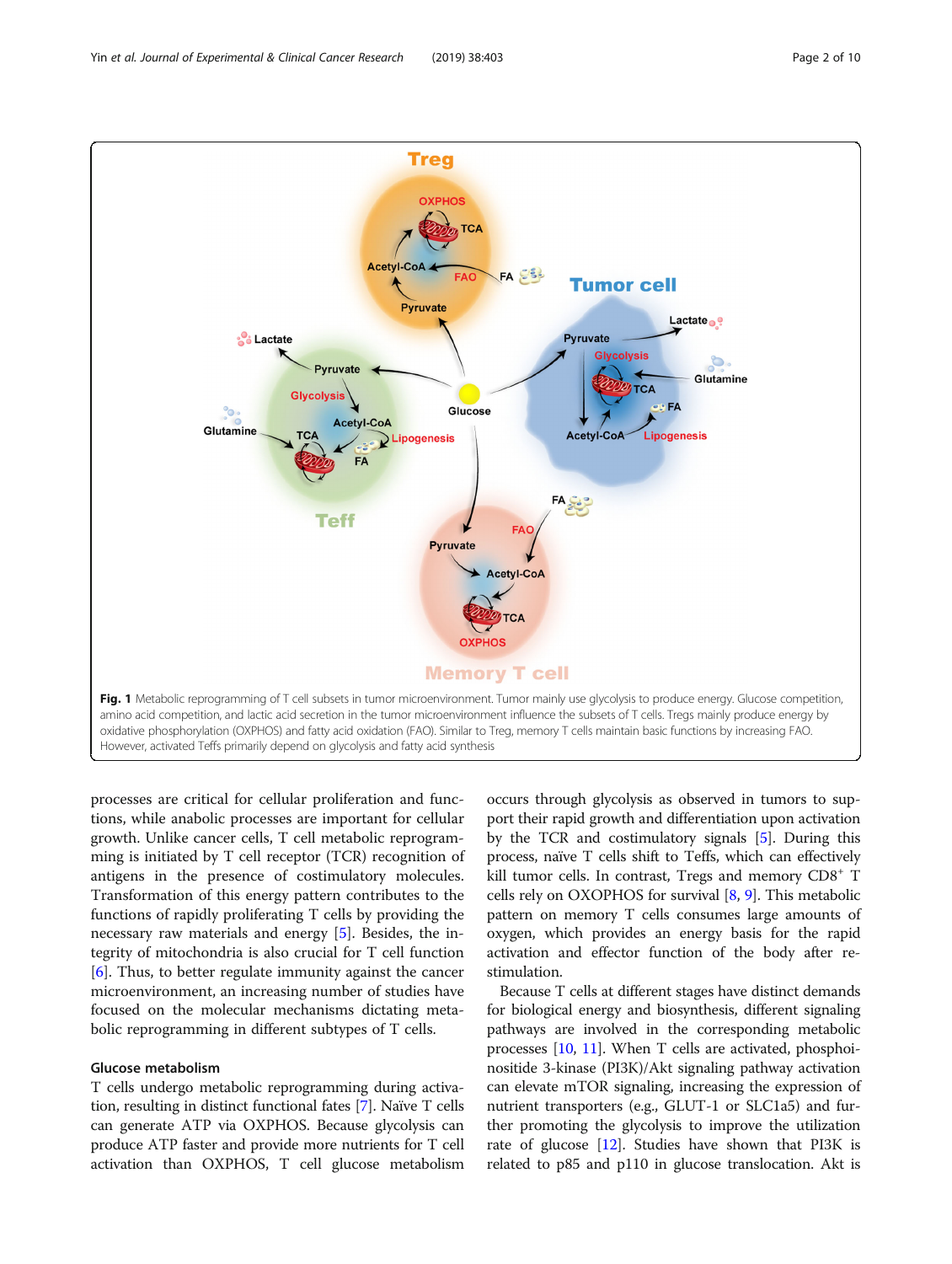involved in regulating glucose metabolism through Forkhead box O1 (FOXO1) and glycogen synthase kinase-3. Additionally, AMP-activated protein kinase inhibited T cells activity by inhibiting mTORC1 activation. A recent study showed that the 6-phosphofructo-2-kinase/fructose-2,6-biphosphatase 3 (PFKFB3) gene is over-expressed in immune cells and increases concomitantly with glucose transporter-1 (GLUT-1), hexokinase-II, and proliferating cell nuclear antigen upregulation, demonstrating that induction of T-cell proliferation by mitotic agents is required for metabolic reprogramming. PI3K/Akt pathway inhibitors (e.g., Akti-1/2 and LY294002) can reduce PFKFB3 gene induction by phytohemagglutinin, as well as fructose-2,6-bisphosphate and lactate production [[13](#page-8-0)]. Thus, the substances that affect the activation of PI3K/Akt signaling pathway may affect the glycolysis of T cells. For example, Acylglycerol kinase, as a specific lipid kinase, can induce the phosphorylation of PTEN, thereby inactivating PTEN and maintaining metabolism and function of CD8<sup>+</sup> T cells [[14](#page-8-0)]. Additionally, mTOR signaling pathway also regulates Treg glucose metabolism. A study has found that TCR activation promotes the assembly and activation of the mTORC1 complex of Treg on lysosomal membrane, while TRAF3IP3, a transmembrane molecule located on lysosomal membrane, can inhibit mTORC1 activity and its mediated glycolysis level. Thus, TRAF3IP3 maintains the stability and function of Treg [\[9\]](#page-8-0). Besides, epigenetic regulation is also important for the activation of signaling pathways. Just as deubiquitinating enzyme Otub1 can regulates T cell activation via inhibiting the activation of ubiquitin-dependent Akt [[15](#page-8-0)].

In addition to the PI3K/Akt/mTOR signaling pathway, the transcription factor C-MYC-related pathway and nuclear receptor family pathway play important roles in glucose metabolism in T cells. C-MYC can enhance glycolysis by up-regulating the expression of GLUT-1 in activated T cells. As the key factor regulating the metabolic pathway to adapt to the requirements of T cells during activation, T cells without C-MYC cannot survive and differentiate [[16](#page-8-0)].

Recent studies have also focused on nutrient transporters and enzymes related to glucose metabolism. For example, miR-143 regulates T cell differentiation by inhibiting GLUT-1 [\[17](#page-8-0)]. Autophagy related gene Atg5 can regulate the change of histone methylation, inhibit the metabolism and upregulation of the transcription of effector target genes (such as GLUT-1), thus inhibiting the glucose metab-olism of CD8<sup>+</sup> T cells and interferon (IFN)-γ secretion [\[18](#page-8-0)]. In studies on glycometabolism-related kinases, it was found that damage to glycolyze-related enzymes could inhibit  $CD8<sup>+</sup>$  T cell function, such as ENOLASE 1 [\[19](#page-8-0)]. Acetate, a metabolite, enhances IFN-γproduction in exhausted T cells with an acetyl-CoA synthetase-dependent manner under low-glucose conditions [\[20\]](#page-8-0).

Furthermore, memory T cells in pleural effusion secondary to lung cancer cannot upregulate CD71 and GLUT-1 when activated under hypoxic conditions, and the glycolysis is defective [[21](#page-8-0)]. Hence, the metabolic changes of T cells in special cases are worthy of attention.

### Lipid metabolism

Lipid metabolism mainly includes fatty acid metabolism and cholesterol metabolism. Under hypoxic conditions, hypoxia-inducible factor (HIF)-1α induces pyruvate to leave mitochondria with OXPHOS, making Tregs dependent on fatty acids for mitochondrial metabolism in hypoxic tumors. Thus, FAO is crucial for Treg metabolism in cancer [\[22](#page-8-0)]. Besides, Teffs can obtain fatty acids for the microenvironment, while memory T cells only use carbon derived from glucose metabolism to synthesize fatty acids [[23](#page-8-0)]. And lipid metabolism is also important for maintaining the balance between Teffs and Tregs [\[24\]](#page-8-0).

Fatty acid synthesis (FAS) is mainly used to produce key lipid cell structures such as cell membrane necessary for cell proliferation, while FAO mainly provides ATP for cells and produces many metabolic intermediates with important physiological functions. During the synthesis of fatty acids, sterol regulatory element-binding protein (SERBP)-1 is activated by PI3K/Akt signaling pathway, and then ATP citrate lyase (ACLY) and fatty acid synthase (FASN) are up-regulated to promote the synthesis of fatty acids [[25\]](#page-8-0). Activated T cells mainly rely on FAS [[26\]](#page-8-0), while naïve T cells and memory T cells maintain basic functions such as membrane functional integrity by increasing FAO [[8\]](#page-8-0). FAO can inhibit the activation of Teffs by increasing programmed cell death protein 1 (PD-1) expression, promoting carnitine palmitoyltransferase 1A, one of the rate-limiting enzymes of FAO, and inhibiting IFN-γ secretion. While FAO can promote Treg cells generation through MAPK signaling pathway activation [[27](#page-8-0)]. Besides, Tregs are important for immune homeostasis. By promoting SERBP-1-dependent lipid metabolism, Treg cells inhibit CD8<sup>+</sup> T cells to produce IFN-γ, maintain the immunosuppression of tumor-related macrophages, and coordinate the tumorrelated immunosuppression microenvironment [\[28](#page-8-0)]. Peroxisome proliferator-activated receptors (PPARs) can also regulate lipid metabolism, and its high activation is associated with immunosuppression. Increased PPAR-γ activity can inhibit lipolysis, limit T cells OXPHOS, and promote the differentiation of Tregs [\[29](#page-8-0)].

Cholesterol can participate in maintaining cell membrane homeostasis and is a synthetic raw material for vitamin D, bile acids, and steroid hormones. In-depth studies showed that the metabolism of immune cells in the tumor microenvironment was affected by the changes of the cholesterol. When T cells are activated, TCR activation promotes cholesterol synthesis by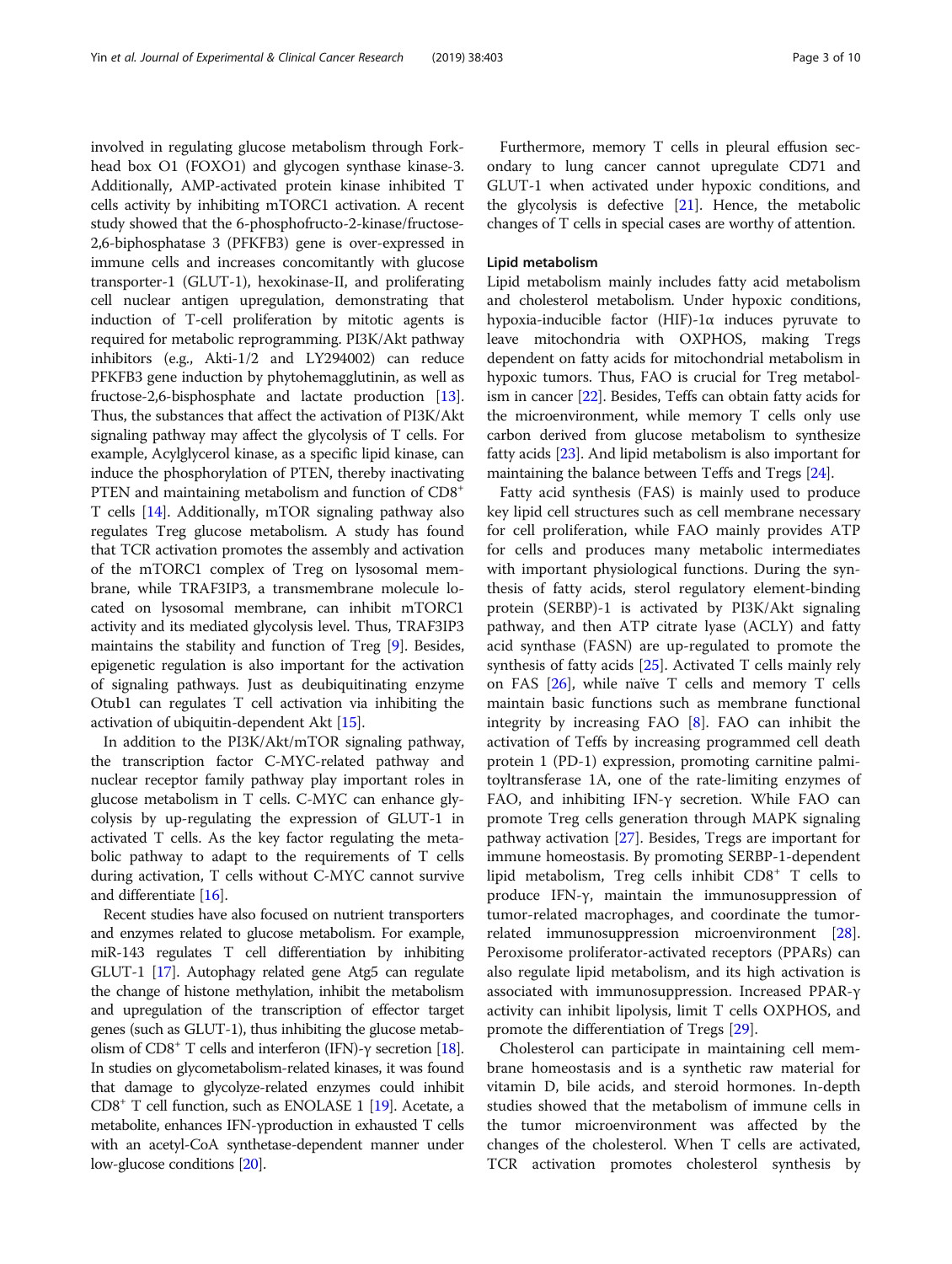affecting the transcription of key enzymes in the cholesterol biosynthesis pathway (CBP). Meanwhile, liver X receptor (LXR) [[30](#page-8-0)], SERBP-2, and acyl-CoA acyltransferase (ACAT)-1 play key regulatory roles in maintaining intracellular cholesterol stability [\[31,](#page-8-0) [32](#page-9-0)]. Early studies showed that the cholesterol levels of both whole cells and plasma membrane were markedly increased in activated CD8+ T cells. When T cells are activated, lipid mediators and cytokines promote T-cell migration, proliferation, and differentiation [\[11,](#page-8-0) [33](#page-9-0)–[36\]](#page-9-0). ACAT-1 and ACAT-2 are two key genes encoding cholesterol esterification enzymes that convert free cholesterol to cholesteryl esters for storage. ACAT-1 was mainly expressed in CD8<sup>+</sup> T cells. Upon CD8+ T cell activation, ACAT-1 was up-regulated in an early stage. Additionally, ACAT-1 deficiency inhibits cholesterol esterification but promotes biosynthesis of cholesterol, which can upregulate the cholesterol level in the plasma membrane of CD8<sup>+</sup> T cells, eventually enhancing TCR clustering and signaling as well as the resulting in the more efficient formation of the immunological synapse [[37](#page-9-0)]. However, recent studies found that cholesterol or its derivatives, through LXR Sumoylation, can reduce the binding of P65 to the IL-9 promoter and further inhibit the expression of IL-9, thereby inhibiting Tc9 cells differentiation and its anti-cancer response [[38](#page-9-0)]. Given the contradictions in the role of intracellular cholesterol, the researchers found that high cholesterol in tumor-infiltrating lymphocytes (TILs) upregulate the expression of XBP1, an endoplasmic reticulum stress receptor, which further promotes the expression of the immune check-point and inhibit T cell function [[39](#page-9-0)]. TILs, unlike CD8<sup>+</sup> T cells cultured in vitro, are generally limited in their antitumor activity due to their expression of many inhibitory receptors [\[40\]](#page-9-0). Thus, studies on the effect of intracellular cholesterol on T cell function need to focus on the T cell types.

## Amino acid metabolism

In addition to glucose and lipid, cell growth and function are also dependent on amino acids. Apart from nucleotides and protein synthesis, amino acids participate in a variety of metabolic pathways.

The influx of branched chain amino acids (such as leucine and glutamine) is critical for Teff cell differentiation and function through mTORC1 activation. Glutamine or leucine expression levels can affect the activation and function of T cells. For example, down-regulation of glutamine and leucine metabolism has been shown to inhibit the differentiation of TH1 and TH17 effector T cells while maintaining Treg differentiation. When T cells are activated, key amino acid transporters can be up-regulated through the activation of metabolic regulators such as C-MYC. Additionally, glutamine is converted to glutamate by glutaminase. Decreased glutamine and leucine

metabolism will reduce mTORC1 activity and C-MYC expression, resulting in blocked T cell activation [\[41\]](#page-9-0). This reduction in glutamate metabolism causes immune cells to develop into Treg cells. Meanwhile, glutaminase can enhance IL-2-mediated mTORC1 signaling pathway activation to promote TH17 differentiation and inhibit TH1 as well as cytotoxic lymphocyte (CTL) differentiation [[42\]](#page-9-0).

Similar to the secondary pleural effusion of lung cancer, ovarian malignant ascites can downregulate the GLUT-1 expression levels on  $CD4^+$  T cells, which leads to the defection of N-linked protein glycosylation, thereby promoting IRE1α-XBP1 activation. The activation of XBP1 regulates the glutamine transporters expression and further restrict the inflow of glutamine under glucose deprivation conditions, thereby inhibiting T cell infiltration and IFN-γ secretion [[43](#page-9-0)].

#### Effects of tumor metabolism on T cells

Tumor mainly use glycolysis to produce energy, which causes the microenvironment to become acidic and hypoxic; some metabolic intermediates can impair the antitumor effect of Teffs. Glucose competition, amino acid competition, oxygen competition, and lactic acid secretion in the tumor microenvironment promote formation of the immunosuppressive phenotype. Therefore, determining the influence of the tumor microenvironment on T cell metabolism will be helpful for developing methods to enhance the anti-tumor effect of T cells while also killing cancer cells.

# Tumor metabolism reprogramming indirectly regulates tumor microenvironment

Tumor cells have infinite proliferation potential, in contrast to normal cells. To meet the demand for unlimited proliferation, tumor cells alter their metabolic patterns in glucose metabolism. An increasing number of studies has shown that tumors are not a homogeneous mass of malignant cells, but rather a complex structure containing vascular and stromal cells that support the tumor as well as a diverse array of infiltrating immune cells including lymphocytes and myeloid-derived cells. These cells alter their metabolic mode to proliferate in their specific environment. This adaptation which involves energy metabolism changes in the tumor is known as metabolic reprogramming. Normally, tumor cells mainly use glycolysis to provide ATP for rapid growth and use glutamine, lipids, and other substances to promote proliferation [\[44](#page-9-0), [45](#page-9-0)]. Tumor cells also consume large amounts of oxygen and amino acids in the process of metabolism. During tumor progression, changes in some metabolites mediate the changes in immunomodulatory molecules, which are important factors leading to immune escape. Additionally, tumor cells compete with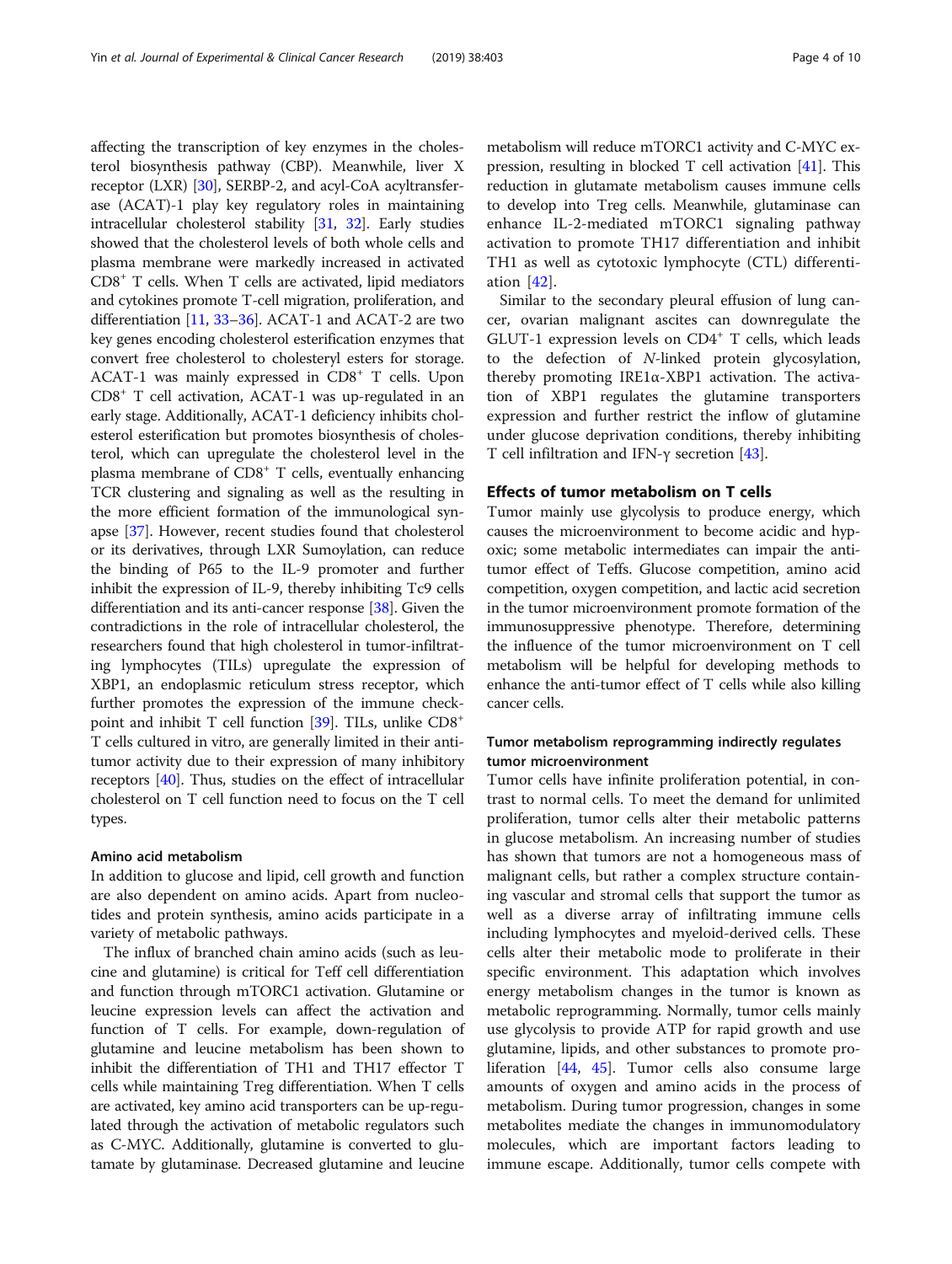immune cells in the microenvironment for the components required for their own metabolism, further inhibiting immune cell functions.

Therefore, tumor metabolic reprogramming promotes tumor cell growth, with the resulting metabolites indirectly regulating the tumor microenvironment and ensuring tumor progression.

# Lactic acid in the tumor environment affects T cell function

Warburg glycolysis allows cancer cells to consume glucose and increase lactic acid, glutamine, and  $CO<sub>2</sub>$ production, resulting in acidification of the tumor microenvironment. The consumption of these metabolic substrates also negatively affects the high-metabolism of T cells. Lactic acid and other metabolites produced through these metabolic processes also inhibit the proliferation and function of T cells to varying degrees [\[46](#page-9-0)]. Lactic acid, as a glycolysis product, can inhibit the PI3K/ Akt/mTOR pathway and thus inhibit T cell glycolysis [[47,](#page-9-0) [48\]](#page-9-0). Additionally, acidification of the tumor microenvironment impairs Teffs to a much greater extent compared to in Tregs, mainly because Teffs acquire energy mainly through glycolysis, while Tregs can rely on fatty acid oxidation. Lactic acid and an acidic tumor microenvironment can promote high levels of cytokines secretion, monocarboxylate transporter 1 inhibition, and thus promote neovascularization as well as glycolytic flux decreation[\[49](#page-9-0), [50](#page-9-0)]. Meanwhile, the decrease of pH in the tumor microenvironment not only increases the infiltration of CD8<sup>+</sup> T cells and NK cells but also reduces the number of Tregs to maintain the immuno-suppressive tumor microenvironment [[51\]](#page-9-0).

#### Hypoxia in the tumor environment affect T cell function

Because tumor aerobic glycolysis consumes a large amount of oxygen, the tumor microenvironment is often anoxic. A study conducted at the Weizmann Institute of Science found that hypoxic cultured T cells killed tumor cells by releasing high levels of granzyme B, a destructive enzyme, but not perforin. Adoptive treatment with hypoxic T cells increases the survival time of mice with OVA-expressing B16 melanoma cells [\[52](#page-9-0)].

HIF-1 $\alpha$  is the main transcriptional regulator in the cellular response to hypoxia and is the downstream target of GLUT-1, which facilitates glucose uptake. Under hypoxic conditions, high HIF-1α expression leads to loss of T cell anti-tumor function. When  $HIF-I\alpha$  is knocked out, increased fatty acid catabolism improves peroxisome proliferator-activated receptor α signaling in CD8+ tumor-infiltrating lymphocytes [\[33\]](#page-9-0). Besides, HIF-1α inhibit the immunosuppressive function of Tregs, which causes the function of Tregs mainly dependent on free fatty acids in tumor microenvironment [[22](#page-8-0)].

Moreover, other immune cells also affect the function of T cells in hypoxic microenvironment. For example, B cells can promote Tregs recruitment and CD8<sup>+</sup> T cells exhaustion by secreting chemokines. Myeloid derived suppressor cells inhibit the metabolism of T cells by accumulating key amino acids, inhibit the activation of T cells by increasing PD-L1 expression, and regulate the homing of T cells by cleaving L-selectin. M2-type macrophages promote T cell nonreactivity by increasing NO and decreasing arginine production [[53\]](#page-9-0).

# Low glycose in the tumor environment affects T cell function

Hypoxia and low glycose may send out opposite metabolic signals for T cells. T cells in the tumor microenvironment undergo glucose deprivation, leading to activated T cell hypo-responsiveness [\[45\]](#page-9-0). In T lymphocytes, glucose uptake and catabolism are not simply metabolic processes for nutrient utilization and energy generation. Glycolysis plays a key role in T cell differentiation from naïve T cells into tumor antigen-specific  $T$  effectors  $[5, 54]$  $[5, 54]$  $[5, 54]$ . Thus, by creating a microenvironment condition of glucose starvation for T cells, cancer inhibits the differentiation and expansion of tumor-specific T cells exposed to tumor-associated antigens, rendering them unable to develop into tumor-specific T effectors. Additionally, a low-glucose microenvironment can reduce the glycolysis function of T cells by reducing AKT activity and induce apoptosis of tumor-infiltrating T cells by activating the pro-apoptotic protein family [[55,](#page-9-0) [56\]](#page-9-0). These metabolic conditions also promote T cells differentiation into Tregs. Besides, CD8+ TILs increased FAO in the presence of both hypoglycemia and hypoxia [\[33](#page-9-0)]. Furthermore, oxidative neutrophils also inhibit T cell function under hypoglycemia [\[57\]](#page-9-0). Therefore, the regulation of T cell function requires the consideration of various metabolic factors.

# Metabolic intermediates in the tumor environment affect T cell function

Metabolic intermediates produced by tumors such as tryptophan, kynurenine, and other molecules can also promote Treg differentiation and immunosuppressive function. Indo-leamine 2,3-dioxygenase (IDO) expression in tumor cells is related to tumor progression [[58](#page-9-0)] and is an enzyme that degrades tryptophan [\[59\]](#page-9-0). Upregulation of IDO activity reduces tryptophan infiltration and induces T cell apoptosis. Tumor cells must compete for energy needed for growth while diminishing Teff anti-tumor responses [\[8](#page-8-0)]. The lipid metabolite prostaglandin E2 (PE2) is a class of highly active inflammatory mediators that promote tumor cell survival, proliferation, invasion, metastasis, and angiogenesis. Recent studies have shown that PE2 secreted by tumor cells can stimulate the secretion of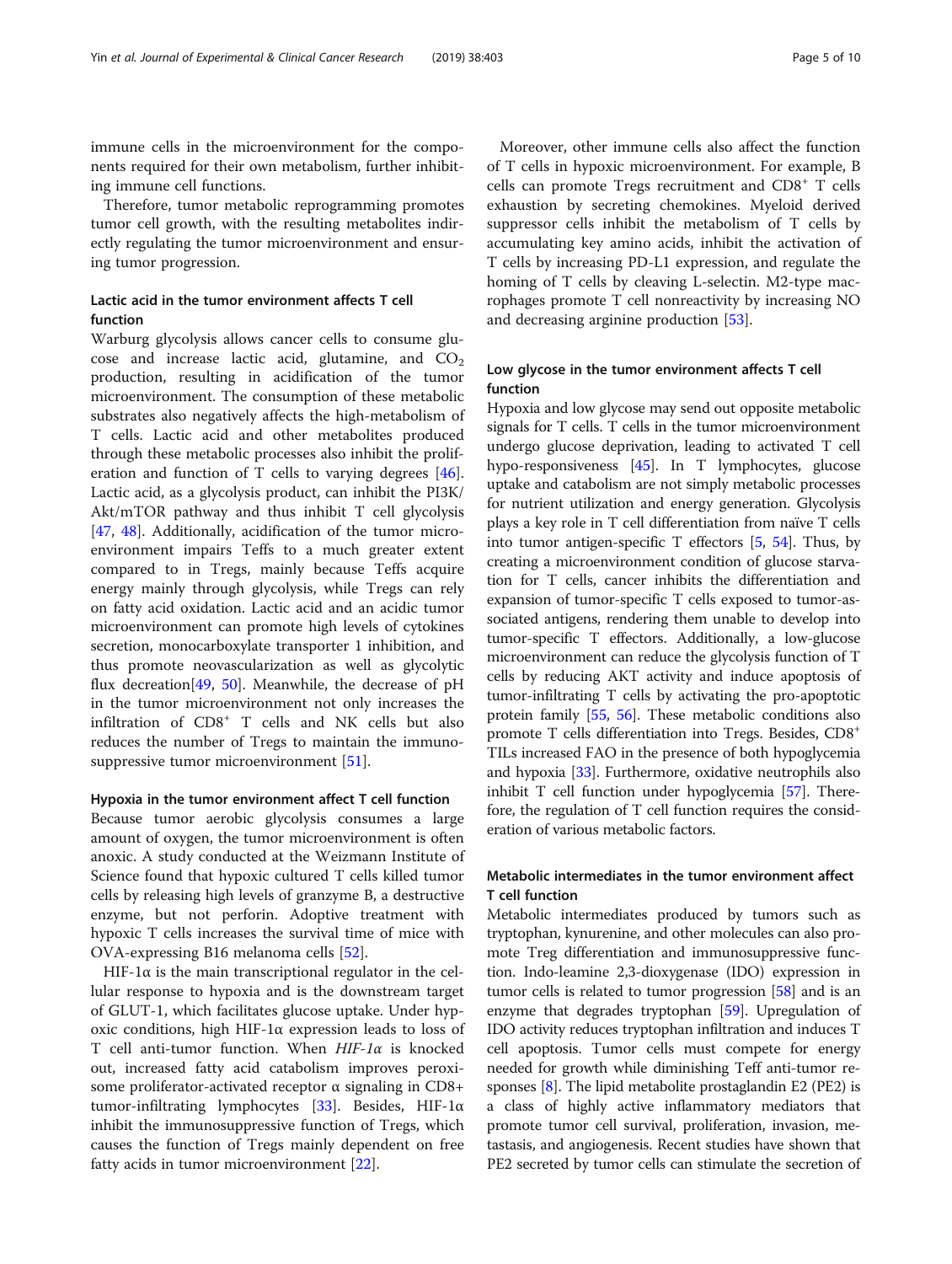cancer-promoting CXCL1, interleukin-6, and granulocyte colony-stimulating factor by myeloid cells and inhibit tumor necrosis factor-α secretion by lipopolysaccharidestimulated myeloid cells [[60](#page-9-0)].

#### Treatments targeting T cell metabolism

T cells undergo metabolic reprogramming during proliferation, differentiation, and execution of effector functions. Some key signal pathways involved in metabolic reprogramming can change the energetic status. Metabolic competition in the tumor microenvironment is a new mechanism leading to strong inhibition of T cells. Therefore, it will be a new challenge for studies of antitumor immunotherapy to find a way are needed to develop methods for destroying the metabolism of tumor cells and while improving the ability of immune cells to obtain nutrients.

#### Targeting T cell glucose metabolism

PD-1 ligand (PD-L1) expression by tumor cells activates the AKT/mTOR pathway to promote tumor cell glycolysis. Antibodies that block the PD-1/PD-L1 checkpoint may restore glucose levels in the tumor microenvironment, permitting T cell glycolysis and IFN-γ production [[61\]](#page-9-0). PD-1, which is constitutively highly expressed, is considered as a surface marker of depleted CD8<sup>+</sup> T cells [[62\]](#page-9-0). T cells with PD-1 activation are unable to utilize glucose and branched chain amino acids, but the ratio of FAO is increased [[7\]](#page-8-0). Hypoxia stimulates the expression of PD-L1 on tumor cells to suppress the T-cell killing tumor ability [[63](#page-9-0)]. Thus, PD-1/PD-L1 inhibitors can help T cells kill tumors by regulating T cell metabolism.

Similar to PD-1, lymphocyte activation gene (LAG)-3 is also an inhibitory molecule on T cells. It prevents excessive proliferation of naïve T cells by inhibiting IL-7-mediated STAT5 activation. Due to increased mitochondrial content, LAG-3-deficient naïve T cells showed increased oxidation and glycolytic metabolism. So, targeting LAG-3 is expected to provide new ideas for anti-tumor therapy by regulating the metabolism of T cells [[64](#page-9-0)].

Recent studies also showed that monoclonal antibodies blocking cytotoxic lymphocyte antigen 4 (CTLA-4) have been widely used in both hematologic and solid tumors [[65\]](#page-9-0). CTLA-4 is constitutively expressed on the surface of chronic activated T cells. CD28 and CTLA4 share identical ligands: CD80 and CD86. Due to CTLA4 has a much higher affinity for both ligands, it can inhibit T cell activation by outcompeting CD28 in antigen-presenting cells such as dendritic cell and delivering inhibitory signals to cells [\[66\]](#page-9-0). Activated CTLA-4 competes with B7 ligand and recruits protein phosphatase 2, a phosphatase that regulates the cell cycle, which inhibits the PI3K/Akt/mTOR signaling pathway and inhibits

glucose uptake, thereby inhibiting T cell metabolism and proliferation [[8](#page-8-0)].

Imatinib, a BCR-ABL kinase inhibitor, has shown opposing effects on T cell metabolism. It can activate CD8<sup>+</sup> T cells and induce Treg cell apoptosis by downregulating IDO expression [\[65](#page-9-0)]. Imatinib can also decrease glucose uptake from the media by switching from glycolysis to mitochondrial glucose metabolism in BCR-ABL-positive cells [[67\]](#page-9-0).

As a classical regulator of glucose metabolism, metformin has direct antitumor activity and indirect CTL killing effect. By activating the LKB1-AMPK system, the mTOR pathway can be inhibited to interfere with glycolysis in the tumor, thereby inhibiting tumor growth. Besides, the regulation of metformin on PD-L1 is related to the glycosylation of PD-L1, which further promotes the activation of endoplasmic reticulum related protein degradation pathway, resulting in the downregulation of PD-L1 expression and enhancing the killing effect of CTL [[68](#page-9-0)].

PIM kinase is an immune regulatory kinase that also participates in T cell glucose metabolism. mTORC1 activity can be enhanced by inhibiting PIM kinase, which improves the uptake of glucose by T cells and increases the anti-tumor function of T cells [\[69](#page-9-0)].

In addition to molecule targets, the products of some metabolic processes can also serve as therapeutic targets. For example, phosphoenolpyruvate (PEP) is an intermediate metabolite produced by glucose metabolism. The enzyme phosphoenolpyruvate carboxykinase-1 is overexpressed during PEP production in CD4<sup>+</sup> and  $CD8<sup>+</sup>$  T cells, which can significantly upregulate the effector function of T cells and inhibit tumor growth, prolonging the survival of melanoma-bearing mice [\[45](#page-9-0)]. Due to the tumor microenvironment, the specific accumulation effect of some nanoparticle-mediated therapeutics can be used to improve the anti-tumor efficacy. For instance, the combination of oxaliplatin prodrug and PEGylated photosensitizer into a single nanoplatform can promote T cell antitumor immune response by immunogenic cell death [\[70](#page-9-0)]. By knocking down LDHA by RNAi nanoparticles, pyruvate metabolism is reprogrammed to reduce lactic acid production [\[51](#page-9-0)].

## Targeting T cell lipid metabolism

Recent studies showed that metabolic reprogramming occurs in tumor cells and immune cells, intracellular cholesterol levels are significantly up-regulated in cancer cells, and their metabolites are abnormally accumulated during the development of tumor cells. However, the effect of traditional lipid metabolism drugs on T cells remains controversial, such as statins. It was found to have anti-tumor functions by inhibiting lipid metabolism in tumors and reducing the cholesterol level of T cells,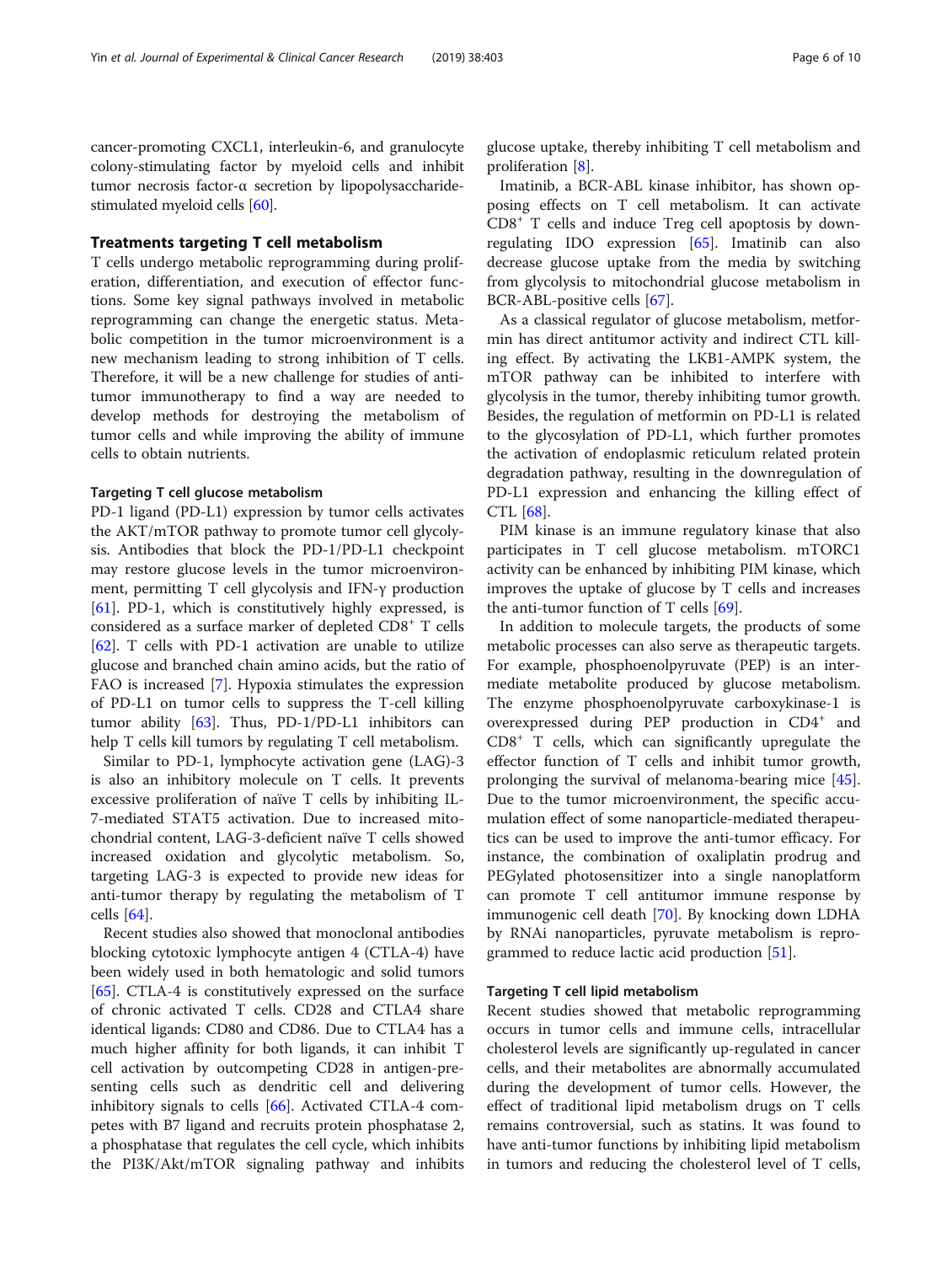<span id="page-6-0"></span>thereby inhibiting the function of CTL cells [\[71\]](#page-9-0). On the other hand, it may down-regulates T cell expression of PD-1, 2B4, TIM-3, and LAG-3 [[39](#page-9-0)].

The mevalonate kinase (MVK) metabolic pathway is involved in cholesterol synthesis. Blocking the rate-limiting enzyme of the MVK pathway in tumor cells can significantly reduce downstream metabolic production of the MVK pathway. Some studies showed that tumor cells that continuously express high MVK metabolic pathway levels can activate the immune response, revealing a new anti-tumor target for tumor immunotherapy. MVK is also crucial for T cell activation in an AKT/ mTOR signaling-dependent manner [\[72\]](#page-9-0).

Furthermore, the ACAT-1 inhibitor avasimibe not only inhibits cholesterol esterification in tumor cells, but also increases the intracellular free cholesterol level, thereby inhibiting the proliferation and metastasis of tumor cells and enhancing the activity of CD8<sup>+</sup> T cells. Avasimibe has also been used to treat cancer in tumormodel mice and showed good anti-tumor effects. A combination of avasimibe and a PD-1 antibody showed better efficacy than monotherapy in controlling tumor progression [\[37](#page-9-0)].

In the microenvironment with hypoglycemia and hypoxia, most of the T cells were inactivated with inhibitory receptors (such as PD-1 and LAG-3) up-regulation, and the free fatty acids around them were significantly increased. Fenofibrate can increase the FAO of T cells by activating PPAR-α, thus reversing the inhibitory effect of T cells in the microenvironment [[33\]](#page-9-0).

### Targeting T cell amino acid metabolism

Indoleamine-2,3-dioxygenase 1 (IDO1) catalyzes the oxidation of tryptophan into kynurenine and is partially responsible for acquired immune tolerance associated with cancer. Some studies showed that IDO expression is associated with low T cell infiltration and reduced survival in colorectal cancer [[73](#page-9-0)]. Additionally, IDO induces Treg cell generation via an aryl hydrocarbon receptor-dependent mechanism [[68\]](#page-9-0).

The IDO1 small molecule inhibitor navoximod (GDC-0919) is active as a combination therapy in multiple tumor models and relieves CD8+ T cell inhibition by degrading tryptophan [[74\]](#page-9-0). One novel IDO inhibitor, INCB024360, showed effectiveness in mouse models by increasing T cell proliferation and IFN-γ production [[61\]](#page-9-0). Thus, the development of IDO inhibitors is one of the T cell activation modalities currently being explored.

Studies of adoptive immunotherapy showed that PD-1 expression was decreased in CD8<sup>+</sup> T cells cultured



T cells and tumor cells contribute to the anti-tumor effect, such as PD-1/PD-L1 antibodies, metformin, and imatinib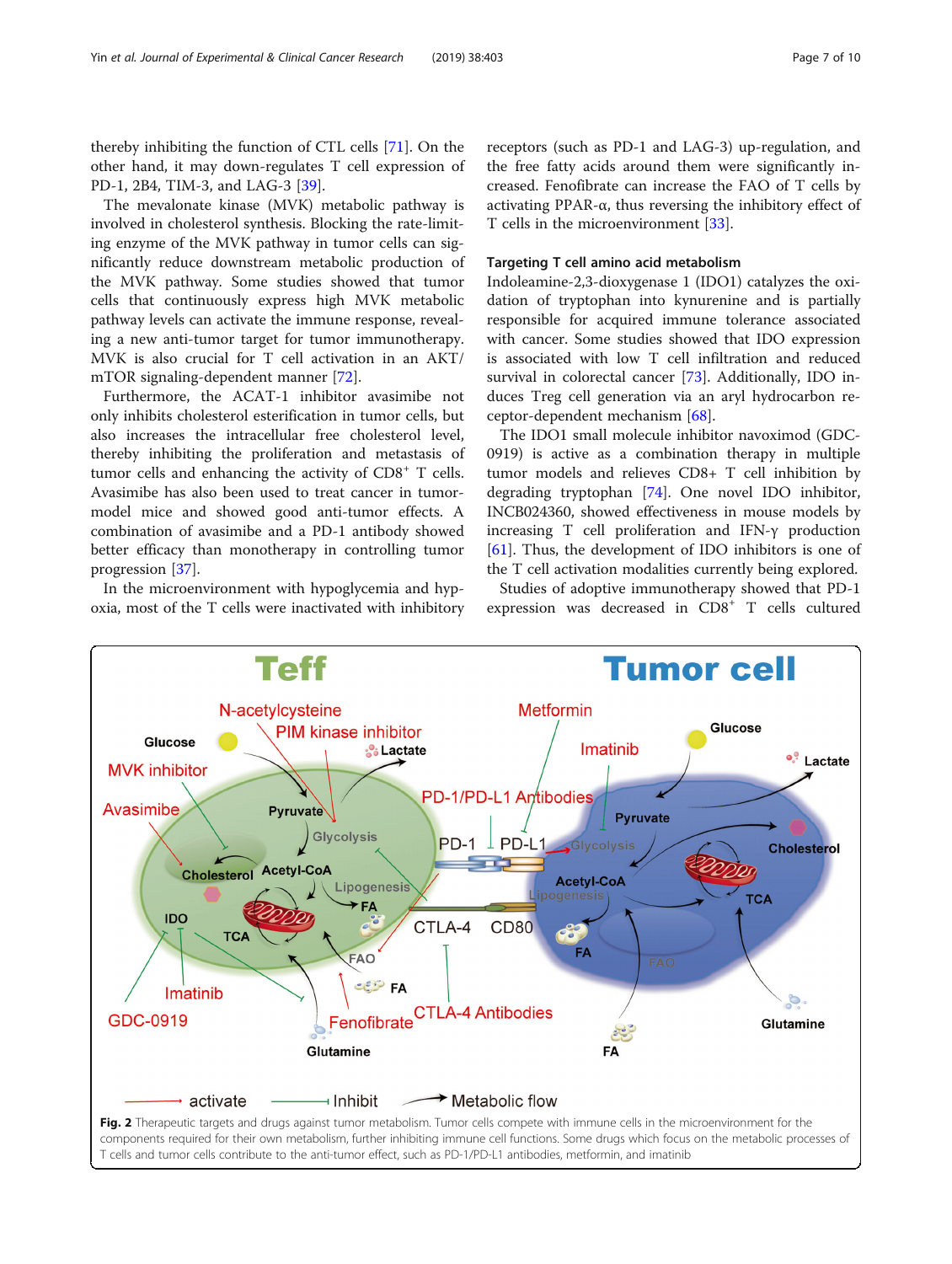| Name                                          | Target              | Signaling pathway                          | Effect                                                    |
|-----------------------------------------------|---------------------|--------------------------------------------|-----------------------------------------------------------|
| PD-1/PD-L1 Anitibodies                        | PD-1/PD-L1          | PI3K/Akt/mTOR                              | Teffs: increase FAO                                       |
|                                               |                     |                                            | Tumor: inhibit glycolysis                                 |
| CTI A-4 Antibodies                            | $CTI$ A-4           | PI3K/Akt/mTOR                              | Teffs: inhibit glucose uptake                             |
| Imatinib                                      | BCR-ABL kinase/IDO  | <b>BCR/ABL IDO</b>                         | Teffs: activate                                           |
|                                               |                     |                                            | Treg: apoptosis                                           |
|                                               |                     |                                            | Tumor: switching from glycolysis<br>to OXPHOS             |
| Metformin                                     | $PD-11$             | LKB1-AMPK system mTOR                      | Tumor: down-regulate PD-L1<br>expression                  |
| PIM kinase inhibitor                          | PIM kinase          | mTORC1                                     | Teffs: increase glucose uptake                            |
| Enzyme phosphoenolpyruvate<br>carboxykinase-1 | Phosphoenolpyruvate | Sarco/ER Ca(2+)-ATPase<br>(SERCA) activity | Teffs: upregulate the effector<br>function                |
| MVK inhibitor                                 | <b>MVK</b>          | PI3K/Akt/mTOR                              | Teffs: promote activation                                 |
|                                               |                     |                                            | Tumor: inhibit                                            |
| Avasimibe                                     | $ACAT-1$            | Cholesterol esterification                 | Teffs: activate                                           |
|                                               |                     |                                            | Tumor: inhibit the proliferation and<br>metastasis        |
| GDC-0919                                      | IDO <sub>1</sub>    | tryptophan                                 | Teffs: relieves CD8+ T cell inhibition                    |
| <b>INCB024360</b>                             | <b>IDO</b>          | tryptophan                                 | Teffs: increase proliferation and IFN-y<br>production     |
| N-acetylcysteine                              | FOXO1               | PI3K/Akt/mTOR                              | Teffs: affect granzyme B secretion<br>and PD-1 expression |

Table 1 Metabolism targeting approaches of T cell and tumor cells

under glutamine-limited conditions, while Ki67 and prosurvival factor expression was increased. Therefore, a novel approach for culturing CD8<sup>+</sup> T cells under glutamine restriction may be a promising strategy for improving adoptive immunotherapy [\[75\]](#page-9-0). Similarly, Nacetylcysteine can inhibit FOXO1 expression by activating the PI3K/AKT signaling pathway, thus affecting granzyme B secretion and PD-1 expression to further increase the anti-tumor ability of T cells amplified in vitro [[76](#page-9-0)].

## Conclusion

T cell metabolism can be altered to perform different cellular functions. To fulfill the rapid growth and produce energy, metabolism in T cells is switched from OXPHOS to glycolysis and glutamine metabolism to support cell growth and proliferation as well as lipid and nucleotide synthesis. Therefore, determining the reasons for T cell differentiation in the tumor microenvironment is helpful for clarifying the metabolic requirements and regulatory modes of different T cell subtypes. Metabolic reactions in tumor cells and immune cells are regulated by nutrients and metabolites in the microenvironment. By studying glucose, amino acid, and lipid metabolism pathways in tumor and T cells, novel anti-tumor therapeutic targets may be revealed. (Fig. [2,](#page-6-0) Table 1) However, balancing the inhibition of tumors and maintenance of immune cell activity remains challenging. In addition to the roles of

checkpoint inhibitors, which directly affect tumor cells, the metabolism of immune cells requires further analysis. To evaluate specific metabolic pathways, metabolites and metabolic enzymes that regulate T cell metabolism to enhance the ability of T cells to kill tumors and exert antitumor effects on tumor cell metabolism require additional analysis. Due to the competition of nutrients between tumor and T cells, the metabolic adaptation of cells to microenvironment is the key to maintain the cell function. Besides, since the interaction between immune cells can affect the tumor suppressive microenvironment, future research may focus on the mechanism of same metabolic molecule in different cells. Above all, the discovery of drugs that can both enhance anti-tumor immunity and directly kill tumors, such as imatinib and ACAT-1 inhibitors, is the focus of future drug development.

#### Abbreviations

ACAT: Acyl-CoA acyltransferase; ACLY: ATP citrate lyase; CBP: Cholesterol biosynthesis pathway; CTL: Cytotoxic lymphocyte; CTLA-4: Cytotoxic lymphocyte antigen 4; FAO: Fatty acid oxidation; FAS: Fatty acid synthesis; FASN: Fatty acid synthase; IDO: Indoleamine 2,3-dioxygenase; LXR: Liver X receptor; MVK: Mevalonate; OXPHOS: Oxidative phosphorylation; PD-1: Death protein 1; PD-L1: Death protein 1 ligand; PEP: Phosphoenolpyruvate; PPAR: Peroxisome proliferator-activated receptors; SERBP: Sterol regulatory element-binding protein; TCR: T-cell antigen receptor; Teff: Effector T cell; TILs: Tumor infiltrating lymphocytes; Tregs: Regulatory T cells

#### Acknowledgements

Not applicable.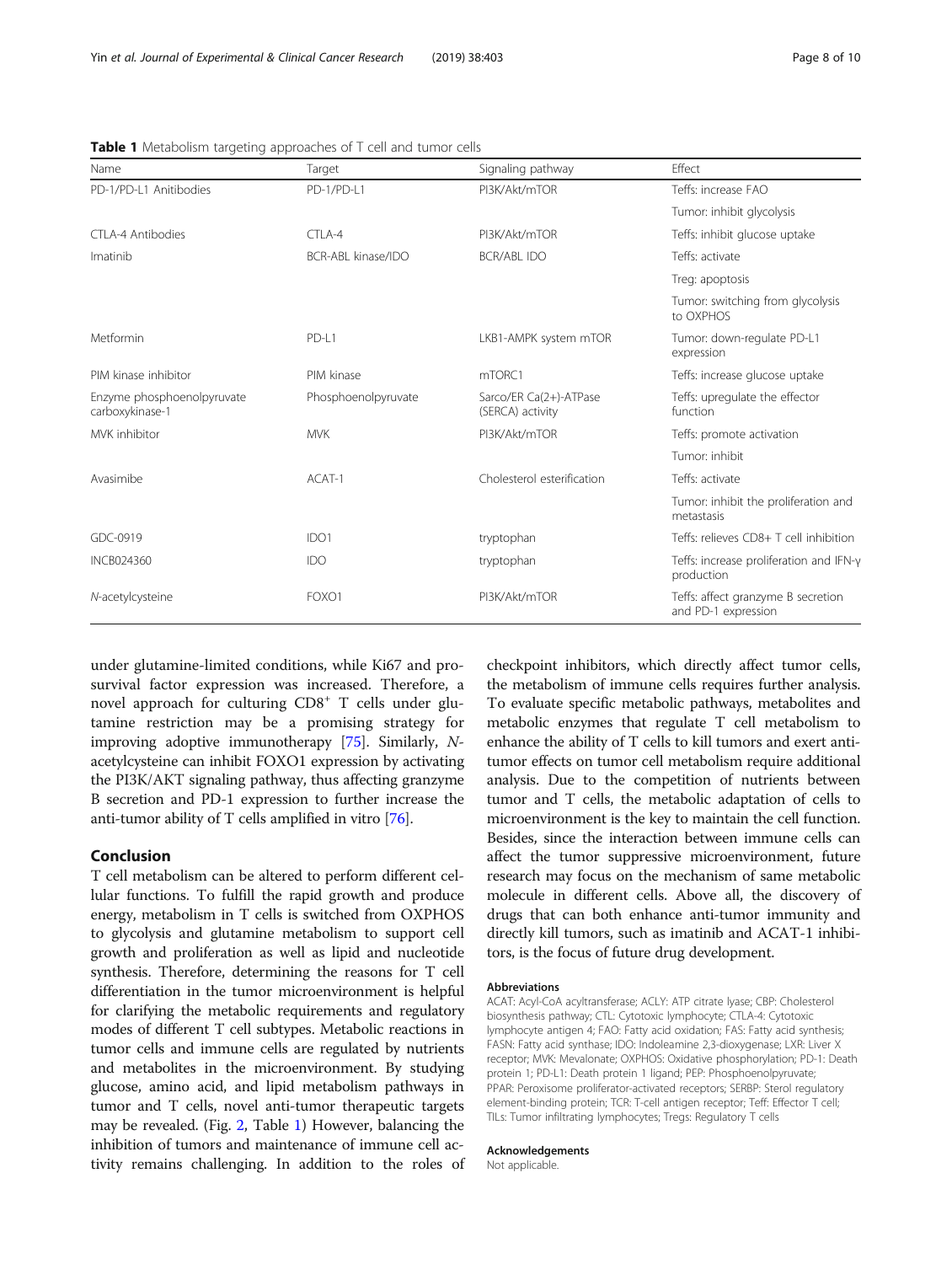#### <span id="page-8-0"></span>Authors' contributions

ZPY and LB carried out the primary literature search, drafted and revised the manuscript, and participated in discussions. WL, TLZ and HMT helped modify the manuscript. JWC carried out the design of the research and literature analysis, drafted and revised the manuscript, and participated in discussions. All authors read and approved the final manuscript.

#### Funding

This work was supported by the National Natural Science Foundation of China (Grant 81672275 and 81874052 to JW.C); the Project of Health and Family Planning Commssion of Jilin Province (Grant 2017 J064 to JW.C); the Project of Jilin Provincial Department of Education (Grant JJKH20190020KJ to JW.C); the Project of Department of Finance of Jilin Province (Grant 2018SCZWSZX-010 to JW.C); Industrial Research and Development Project of Development and Reform Commission of Jilin Province (Grant 2017C022 to JW.C); Key Laboratory Construction Project of Science and Technology Department (Grant 20170622011JC to JW.C); Project of Department of Science and Technology of Jilin Province (Grants 20180101009JC and 20190303146SF to JW.C); Outstanding Talent Cultivation Program for Doctoral Students in Norman Bethune Health Science Center of Jilin University (Grant to L.B), and Science Development Project of Jilin Province (Grant 20150520046JH to HM.T).

#### Availability of data and materials

Not applicable

Ethics approval and consent to participate Not applicable

#### Consent for publication

Not applicable

#### Competing interests

The authors declare that they have no competing interests.

#### Received: 30 May 2019 Accepted: 3 September 2019 Published online: 13 September 2019

#### References

- 1. Fernández-Ramos AA, Marchetti-Laurent C, Poindessous V, Antonio S, Petitgas C, Ceballos-Picot I, et al. A comprehensive characterization of the impact of mycophenolic acid on the metabolism of Jurkat T cells. Sci Rep. 2017;7:10550.
- 2. Phan LM, Yeung SC, Lee MH. Cancer metabolic reprogramming: importance, main features, and potentials for precise targeted anti-cancer therapies. Cancer Biol Med. 2014;11:1–19.
- 3. Hope HC, Salmond RJ. Targeting the tumor microenvironment and T cell metabolism for effective cancer immunotherapy. Eur J Immunol. 2019;49(8): 1147–52. <https://doi.org/10.1002/eji.201848058> Epub 2019 Jul 9.
- 4. Kouidhi S, Elgaaied AB, Chouaib S. Impact of metabolism on T-cell differentiation and function and cross talk with tumor microenvironment. Front Immunol. 2017;8:270.
- 5. Chang CH, Curtis JD, Maggi LB, Faubert B, Aillarino AV, O'Sullivan D, et al. Posttranscriptional control of T cell effector function by aerobic glycolysis. Cell. 2013;153:1239–51.
- 6. Ogando J, Sáez ME, Santos J, Nuevo-Tapioles C, Gut M, Esteve-Codina A, et al. PD-1 signaling affects cristae morphology and leads to mitochondrial dysfunction in human CD8+ T lymphocytes. J Immunother Cancer. 2019; 7(1):151. <https://doi.org/10.1186/s40425-019-0628-7>.
- 7. Patsoukis N, Bardhan K, Chatterjee P, Sari D, Liu B, Bell LN, et al. PD-1 alters T-cell metabolic reprogramming by inhibiting glycolysis and promoting lipolysis and fatty acid oxidation. Nat Commun. 2015;6:6692.
- 8. Ho PC, Liu PS. Metabolic communication in tumors: a new layer of immunoregulation for immune evasion. J Immunother Cancer. 2016;4:4.
- 9. Yu X, Teng XL, Wang F, Zheng Y, Qu G, Zhou Y, et al. Metabolic control of regulatory T cell stability and function by TRAF3IP3 at the lysosome. J Exp Med. 2018;215(9):2463–76. [https://doi.org/10.1084/jem.](https://doi.org/10.1084/jem.20180397) [20180397](https://doi.org/10.1084/jem.20180397) Epub 2018 Aug 16.
- 10. Fernandez-Ramos AA, Poindessous V, Marchetti-Laurent C, Pallet N, Loriot MA. The effect of immunosuppressive molecules on T-cell metabolic reprogramming. Biochimie. 2016;127:23–36.
- 11. Slack M, Wang T, Wang R. T cell metabolic reprogramming and plasticity. Mol Immunol. 2015;68:507–12.
- 12. Jiang S, Yan W. T-cell immunometabolism against cancer. Cancer Lett. 2016; 382:255–8.
- 13. Simon-Molas H, Arnedo-Pac C, Fontova P, Vidal-Alabro A, Castano E, Rodriguez-Garcia A, et al. PI3K-Akt signaling controls PFKFB3 expression during human T-lymphocyte activation. Mol Cell Biochem. 2018;448:187–97.
- 14. Hu Z, Qu G, Yu X, Jiang H, Teng XL, Ding L, et al. Acylglycerol Kinase Maintains Metabolic State and Immune Responses of CD8+ T Cells. Cell Metab. 2019;30(2):290–302. <https://doi.org/10.1016/j.cmet.2019.05.016> Epub 2019 Jun 13. e5.
- 15. Zhou X, Yu J, Cheng X, Zhao B, Manyam GC, Zhang L, et al. The deubiquitinase Otub1 controls the activation of CD8+ T cells and NK cells by regulating IL-15-mediated priming. Nat Immunol. 2019;20(7):879–89. <https://doi.org/10.1038/s41590-019-0405-2> Epub 2019 Jun 10.
- 16. Wang R, Dillon C, Shi L, et al. The transcription factor Myc controls metabolic reprogramming upon T lymphocyte activation. Immunity. 2011;35:0–882.
- 17. Zhang T, Zhang Z, Li F, Ping Y, Qin G, Zhang C, et al. miR-143 Regulates Memory T Cell Differentiation by Reprogramming T Cell Metabolism. J Immunol. 2018;201(7):2165–75. <https://doi.org/10.4049/jimmunol.1800230> Epub 2018 Aug 27.
- 18. DeVorkin L, Pavey N, Carleton G, Comber A, Ho C, Lim J, et al. Autophagy Regulation of Metabolism Is Required for CD8+ T Cell Anti-tumor Immunity. Cell Rep. 2019;27(2):502–13. <https://doi.org/10.1016/j.celrep.2019.03.037> e5.
- 19. Gemta LF, Siska PJ, Nelson ME, Gao X, Liu X, Locasale JW, et al. Impaired enolase 1 glycolytic activity restrains effector functions of tumor-infiltrating CD8+ T cells. Sci Immunol. 2019;4(31). [https://doi.org/10.1126/sciimmunol.](https://doi.org/10.1126/sciimmunol.aap9520) [aap9520.](https://doi.org/10.1126/sciimmunol.aap9520)
- 20. Qiu J, Villa M, Sanin DE, Buck MD, O'Sullivan D, Ching R, et al. Acetate Promotes T Cell Effector Function during Glucose Restriction. Cell Rep. 2019; 27(7):2063–74. <https://doi.org/10.1016/j.celrep.2019.04.022> e5.
- 21. Prado-Garcia H, Romero-Garcia S, Castro-Flores DA, Rumbo-Nava U, et al. Deficient glucose uptake is linked to impaired Glut1 expression upon CD3/ CD28 stimulation in memory T cells from pleural effusions secondary to lung cancer. Scand J Immunol. 2019;90(3):e12802. [https://doi.org/10.1111/sji.](https://doi.org/10.1111/sji.12802) [12802](https://doi.org/10.1111/sji.12802) Epub 2019 Jul 21.
- 22. Miska J, Lee-Chang C, Rashidi A, Muroski ME, Chang AL, Lopez-Rosas A, et al. HIF-1α Is a Metabolic Switch between Glycolytic-Driven Migration and Oxidative Phosphorylation-Driven Immunosuppression of Tregs in Glioblastoma. Cell Rep. 2019;27(1):226–37. <https://doi.org/10.1016/j.celrep.2019.03.029> e4.
- 23. O'Sullivan D, van der Windt GJ, Huang SC, Curtis JD, Chang CH, Buck MD, ,et al Memory CD8(+) T cells use cell-intrinsic lipolysis to support the metabolic programming necessary for development. Immunity. 2014;41(1): 75–88. doi: [https://doi.org/10.1016/j.immuni.2014.06.005.](https://doi.org/10.1016/j.immuni.2014.06.005) Epub 2014 Jul 4.
- 24. Maciver NJ, Michalek RD, Rathmell JC. Metabolic regulation of T ymphocytes. Annu Rev Immunol. 2013;31:259–83.
- 25. Cheng C, Geng F, Cheng X, Guo D. Lipid metabolism reprogramming and its potential targets in cancer. Cancer Commun (Lond). 2018;38(1):27. <https://doi.org/10.1186/s40880-018-0301-4>.
- 26. Xu T, Stewart KM, Wang X, Liu K, Xie M, Ryu JK, et al. Metabolic control of TH17 and induced Treg cell balance by an epigenetic mechanism. Nature. 2017;548:228–33.
- 27. van der Windt GW, Everts B, Chang CH, Curtis JD, Freitas TC, Amiel E, et al. Mitochondrial respiratory capacity is a critical regulator of CD8+ T cell memory development. Immunity. 2012;36(1):68–78.
- 28. Liu C, Chikina M, Deshpande R, Menk AV, Wang T, Tabib T, et al. Treg Cells Promote the SREBP1-Dependent Metabolic Fitness of Tumor-Promoting Macrophages via Repression of CD8+ T Cell-Derived Interferon-γ. Immunity. 2019; 51(2):381–97. <https://doi.org/10.1016/j.immuni.2019.06.017> Epub 2019 Jul 23. e6.
- 29. Chakraborty P, Vaena SG, Thyagarajan K, Chatterjee S, Al-Khami A, Selvam SP, et al. Pro-Survival Lipid Sphingosine-1-Phosphate Metabolically Programs T Cells to Limit Anti-tumor Activity. Cell Rep. 2019;28(7):1879–93. [https://doi.](https://doi.org/10.1016/j.celrep.2019.07.044) [org/10.1016/j.celrep.2019.07.044](https://doi.org/10.1016/j.celrep.2019.07.044) e7.
- 30. Bensinger SJ, Bradley MN, Joseph SB, Zelcer N, Janssen EM, Hausner MA, et al. LXR signaling couples sterol metabolism to proliferation in the acquired immune response. Cell. 2008;134(1):97–111. [https://doi.org/10.1016/j.cell.](https://doi.org/10.1016/j.cell.2008.04.052) [2008.04.052.](https://doi.org/10.1016/j.cell.2008.04.052)
- 31. Kidani Y, Elsaesser H, Hock MB, Vergnes L, Williams KJ, Argus JP, et al. Sterol regulatory element-binding proteins are essential for the metabolic programming of effector T cells and adaptive immunity. Nat Immunol. 2013;14(5):489–99. <https://doi.org/10.1038/ni.2570> Epub 2013 Apr 7.